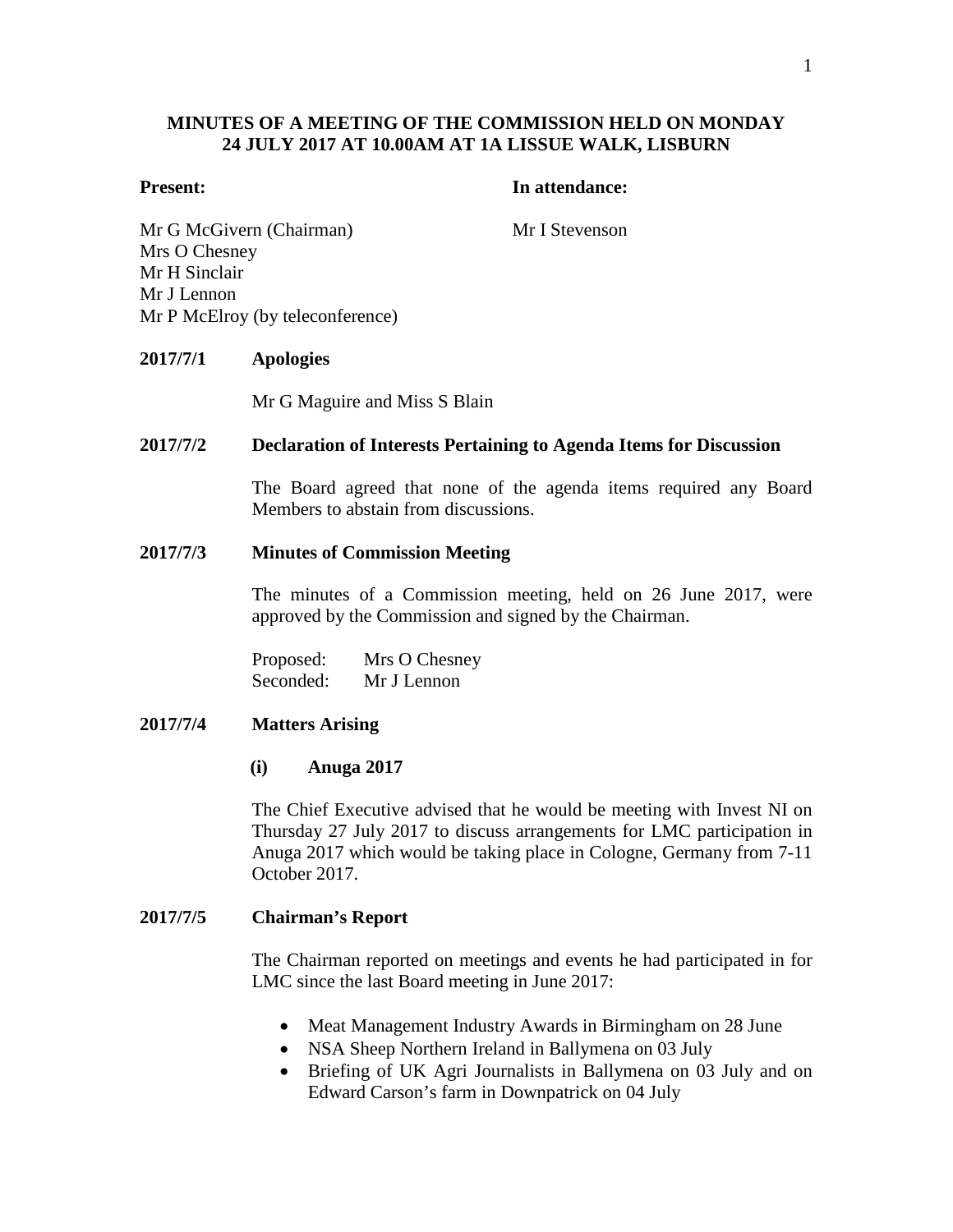The Chairman reported that there had been good coverage of the Northern Ireland red meat industry and FQAS in The Scottish Farmer, Farmers Guardian and Meat Management Magazine following these events which was helping to deliver the LMC Board's objective of getting more coverage of our industry in UK national publications. The Chairman advised the Board that the Chief Executive had been nominated for, and was a finalist in, the Excellence Award for outstanding contribution and service to the UK meat industry and was presented with a finalist certificate by Meat Management Magazine at a black tie awards dinner in the Hilton Metropole Birmingham on Wednesday 28 June 2017.

## **Action Point:**

• The Board congratulated the Chief Executive for this accolade at the awards and suggested that an article should be published in the LMC News to highlight this achievement by LMC.

## **2017/7/6 Chief Executive's Report**

The Chief Executive had provided a written update to the Board in advance of the meeting with reports on strategic matters pertaining to third country market access work, LMC sponsorship matters, declaration of outside interests statements and, FQAS workload.

## **Action Points:**

- The Board agreed to support 50% of the cost of development and obtaining accreditation by the lab at AFBI Stormont for the Canadian O157 testing method.
- The Board requested the Chief Executive to consider the production of a quarterly or twice yearly update newsletter on LMC work for key stakeholder organisations.
- *Withheld – commercially sensitive*.
- The Board agreed to extend the contract of the (maternity cover) FQAS Manager until the end of December 2017, with the option for any further extension to be reviewed later in 2017.

## **2017/7/7** *Withheld – commercially sensitive*

## **2017/7/8 Brexit**

**(i) WTO Research Project:** The Chief Executive delivered a presentation to the Board on the findings of the LMC commissioned research project on the 'Impact of WTO Trading on the Northern Irish Beef and Sheep Meat Sector'. The Board noted